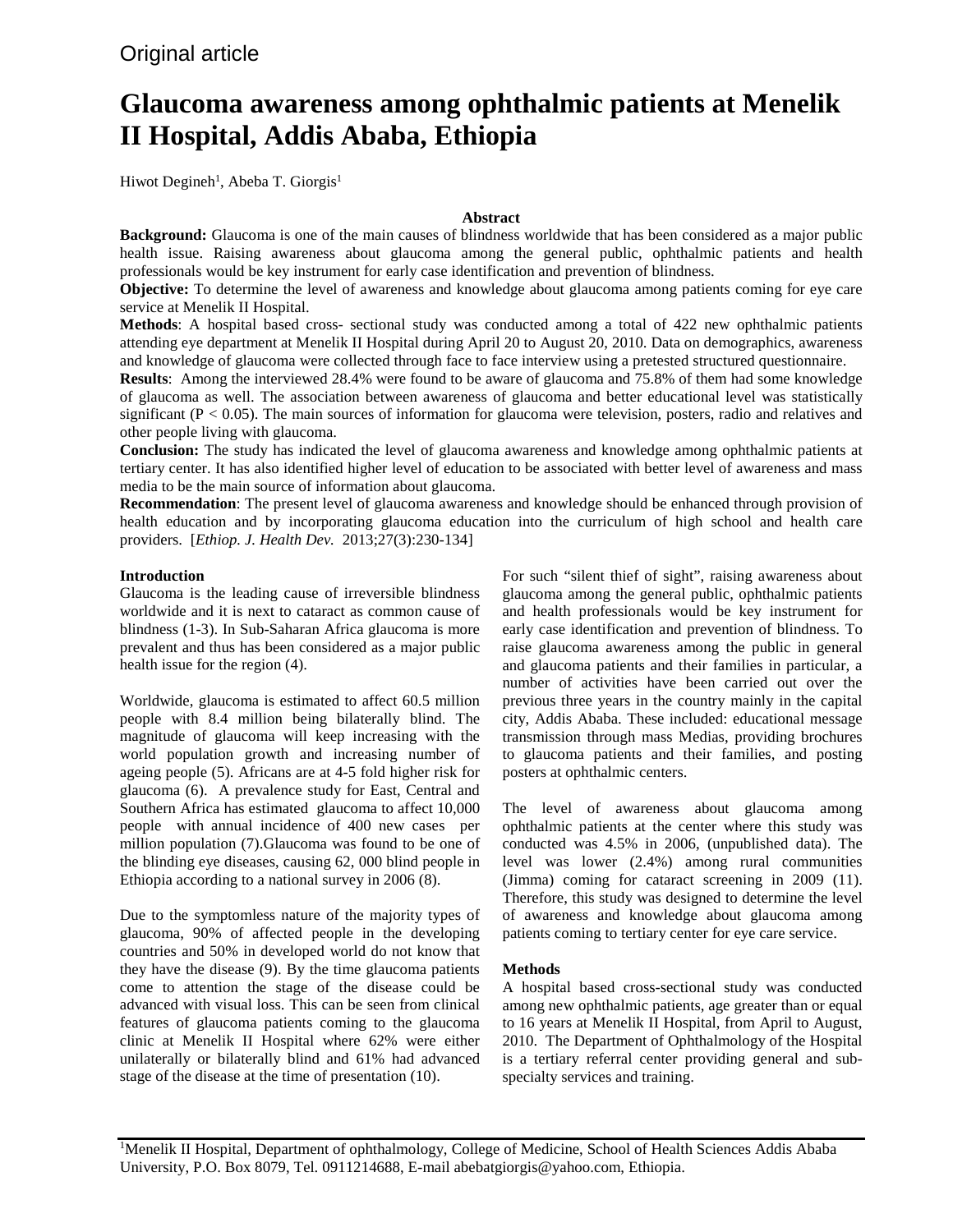**Sample size calculation:** Since there was no published data on the level awareness about glaucoma in Ethiopia, sample size was made assuming awareness level of 50%. Accordingly, by using confidence interval of 95% and margin error of 5% with non-response rate of 10%, a sample size of 422 patients was calculated for the study.

Routinely, referred ophthalmic patients enter the hospital's triage, where the first patient-ophthalmic nurse interaction occurs. The ophthalmic nurse registers the patients' name, age, sex and address and let them get their new charts and give appointments to be seen at their respective general or specialty clinic according to their eye problem. While the patients were waiting at a waiting area on their appointment day, every morning the first author (interviewer) selected every  $5<sup>th</sup>$  patient from the triage registration book and used a lottery method to pick the first of the five listed patients. After identifying the name of patients for interview, each patient was briefed about the purpose of the study first and then requested for willingness to be interviewed at a nearby out-patient examination room. Any patient who was unwilling or absent for the interview was replaced by a patient next to him/her on the list.

The patients were interviewed using brief open-ended questionnaires. The questionnaire was in Amharic, official language of the country, with necessary modification based on pre-test. The questionnaire included socio-demographic characteristics, sources of glaucoma information and queries enabling to assess knowledge of the disease. "What is glaucoma? Is blindness from glaucoma reversible? What are the risk factors for glaucoma? And what are the treatment options for glaucoma" were some of the questions asked to assess knowledge of glaucoma among patients who were already aware of glaucoma.

Data was cleaned, edited, coded and analyzed using SPPS version 15.0 for calculating proportion, means, cross tabulation and  $x^2$  tests. The relationship between awareness of glaucoma and demographic factors such as age, gender and education was assessed using bivariate analysis and Chi-square test. A two-tailed 'P' value of less than 0.05 was considered statistically significant.

The study was ethically approved by the research and publication committee of the Department of Ophthalmology, College of Health Sciences, Addis Ababa University. Informed verbal consent was also obtained from each interviewed patient. Brief information on glaucoma and importance of screening was given to participants who had not been aware of the disease.

**Operational definition:** awareness and knowledge were defined as having heard and understanding of glaucoma respectively. Knowledge was further classified as good, fair and poor using Indian classification with modification (12). A patient was considered to have good knowledge when she/he was able to describe glaucoma as a blinding eye disease, increased eye pressure, causing eye nerve damage or visual field loss. In addition, she/he should able to mention at least one risk factor for glaucoma (increased eye pressure, old age or family history) and one treatment option. Fair knowledge was considered when a patient described glaucoma as an eye disease causing blindness without further description and could not mention at least one risk factor or therapy. A patient was considered to have poor knowledge when he/she described glaucoma as an eye disease only.

#### **Results**

A total of 422 patients above age 16 were interviewed during the study period. The sex proportion of the participants was found to be almost equal with male to female ratio 1.1:1. The mean age was  $41.1$  (SD + 16.6), median 40.5 and ranging 16- 81 years. A large number of the participants, 186 (44.1%), had educational level of Grade 1 to 12, while 116 (27.5%) and 120 (28.4%) were educated above grade 12 and non-literate respectively.

Among the study participants 120 (28.4%) were found to be aware of glaucoma. The level of glaucoma awareness in relation to age, gender, was not statistically significant (p-value, 0.09 and 0.87 respectively), whereas, the awareness was positively associated with educational level above 12 grade  $(P < 0.05)$  (Table -1).

Table 1፡ **Awareness of glaucoma in relation to socio-demographic characteristics of study participants, Menelik II Hospital, Addis Ababa, Ethiopia, 2010.(n=422)**

| <b>Characteristics</b> | Aware | Not aware | Total | P-value |
|------------------------|-------|-----------|-------|---------|
| Age                    |       |           |       |         |
| <40 years              | 53    | 156       | 209   | 0.09    |
| $\geq 40$ years        | 67    | 146       | 213   |         |
| Sex                    |       |           |       |         |
| Male                   | 61    | 156       | 217   | 0.87    |
| Female                 | 59    | 146       | 205   |         |
| <b>Education</b>       |       |           |       |         |
| Not literate           | 10    | 110       | 120   | 0.00    |
| $1 - 12$               | 50    | 136       | 186   |         |
| >12                    | 60    | 56        | 116   |         |
|                        |       |           |       |         |

The main sources of information about glaucoma were television, posters posted at ophthalmic centers, radio and relatives and other people living with glaucoma

accounting for 35 (29.2%), 26 (21.7%), 16 (13.3%) and 14 (11.7%) respectively; while the rest 29 had different sources (Table2). Among patients who could remember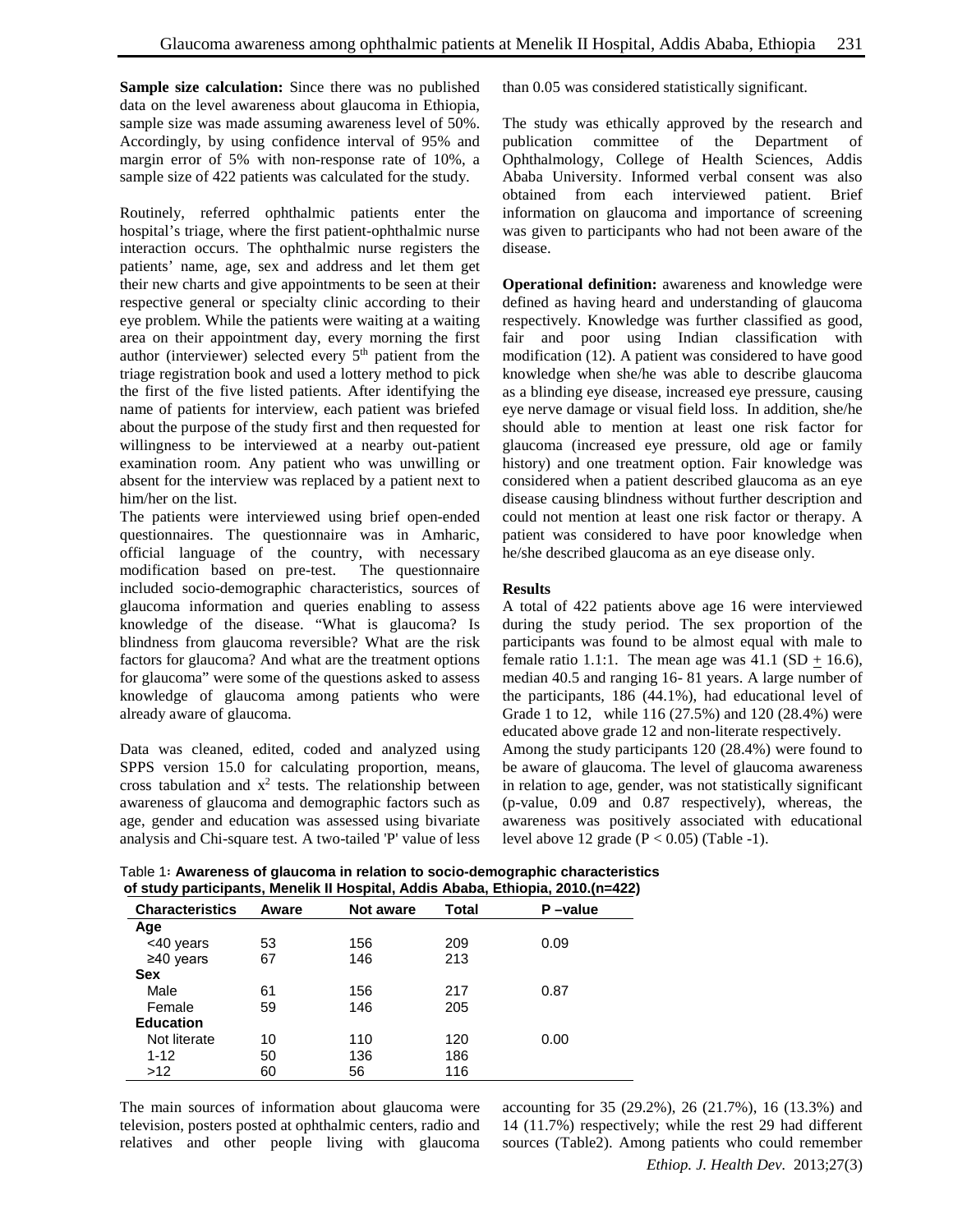the time since they have become aware of glaucoma, 112 (93.4%) said it was within the past 3 years, whereas 4 (3.3%) were aware before 3 years preceding the study.

| <b>Source of Information</b> | <3 years | Duration of glaucoma<br>awareness |       |          | Total |  |
|------------------------------|----------|-----------------------------------|-------|----------|-------|--|
|                              |          |                                   | ≥3    | Do not   |       |  |
|                              |          |                                   | vears | remember |       |  |
| Television                   | 35       |                                   |       |          | 35    |  |
| <b>Posters</b>               | 26       |                                   |       |          | 26    |  |
| Radio                        | 14       |                                   |       |          | 16    |  |
| Relatives & other            | 10       | 2                                 |       |          | 14    |  |
| people with glaucoma         |          |                                   |       |          |       |  |
| Health education             | 11       |                                   |       |          | 11    |  |
| Health professional          | 8        |                                   |       |          |       |  |
| <b>Others</b>                | 8        |                                   |       |          | 9     |  |
| Total                        | 112      |                                   |       |          | 120   |  |

| Table 2: Source of information of glaucoma verses duration of glaucoma awareness among |
|----------------------------------------------------------------------------------------|
| aware participants, Menelik II Hospital, Addis Ababa, Ethiopia, 2010 (n=120)           |

Table 3 shows the four types of questions asked to assess glaucoma knowledge among the 120 patients who were aware of glaucoma and their responses. Ninety (75%) of those who were aware were found to have knowledge of glaucoma. Glaucoma as an eye disease causing blindness was mentioned by 64 (53.3%), association of glaucoma with both elevated eye pressure and causing blindness by 13 (10.3%) and elevated eye pressure only by 10 (8.3%). However, 29 (24.2%) were not sure what glaucoma is, even if they were aware of it. Irreversibility of glaucoma blindness was known by 59 (49.2%); while 54 (45%) did not know what can happen. Any risk factor could not be mentioned for the question "What are the risk factors for glaucoma?" by 108 (90%). Only 6 (5%) and 5 (4.2%) were able to mention elevated eye pressure and aging as risk factors respectively. Regarding the question on options of glaucoma treatment, majority, 89 (74.4%), did not know about options at all; whereas 14 (11.6%), 6 (5%) and 11 (9.2%) mentioned medical, surgical and both medical and surgical, respectively. Based on the definition utilized to grade knowledge, 11 (12.1%), 16 (17.6%) and 64 (70.3%) had good, fair and poor knowledge respectively.

Table 3: **Response to glaucoma knowledge assessing questions by aware participants, Menelik II Hospital, Addis Ababa, Ethiopia, 2010 (n=120)**

| m<br><b>Response</b>           | Frequency | Percentage |
|--------------------------------|-----------|------------|
| What is glaucoma?              |           |            |
| Eye disease causing blindness  | 64        | 53.3       |
| Note sure                      | 29        | 24.2       |
| Increased eye pressure         |           |            |
| and causing blindness          | 13        | 10.3       |
| Increased eye pressure         | 10        | 8.3        |
| Causing visual field loss      | 2         | 1.7        |
| Causing eye nerve damage       | 1         | 0.85       |
| Others                         | 1         | 0.85       |
| Is blindness from glaucoma     |           |            |
| reversible                     |           |            |
| Yes                            | 7         | 5.8        |
| No                             | 59        | 49.2       |
| Not sure                       | 54        | 45         |
| What are the risk factors for  |           |            |
| glaucoma?                      |           |            |
| Increased eye pressure         | 6         | 5.0        |
| Old age                        | 5         | 4.2        |
| Family history                 | 1         | 0.8        |
| I don't know                   | 108       | 90         |
| What are the treatment options |           |            |
| for glaucoma?                  |           |            |
| Medical                        | 14        | 11.6       |
| Surgical                       | 6         | 5          |
| <b>Both</b>                    | 11        | 9.2        |
| I don't know                   | 89        | 74.2       |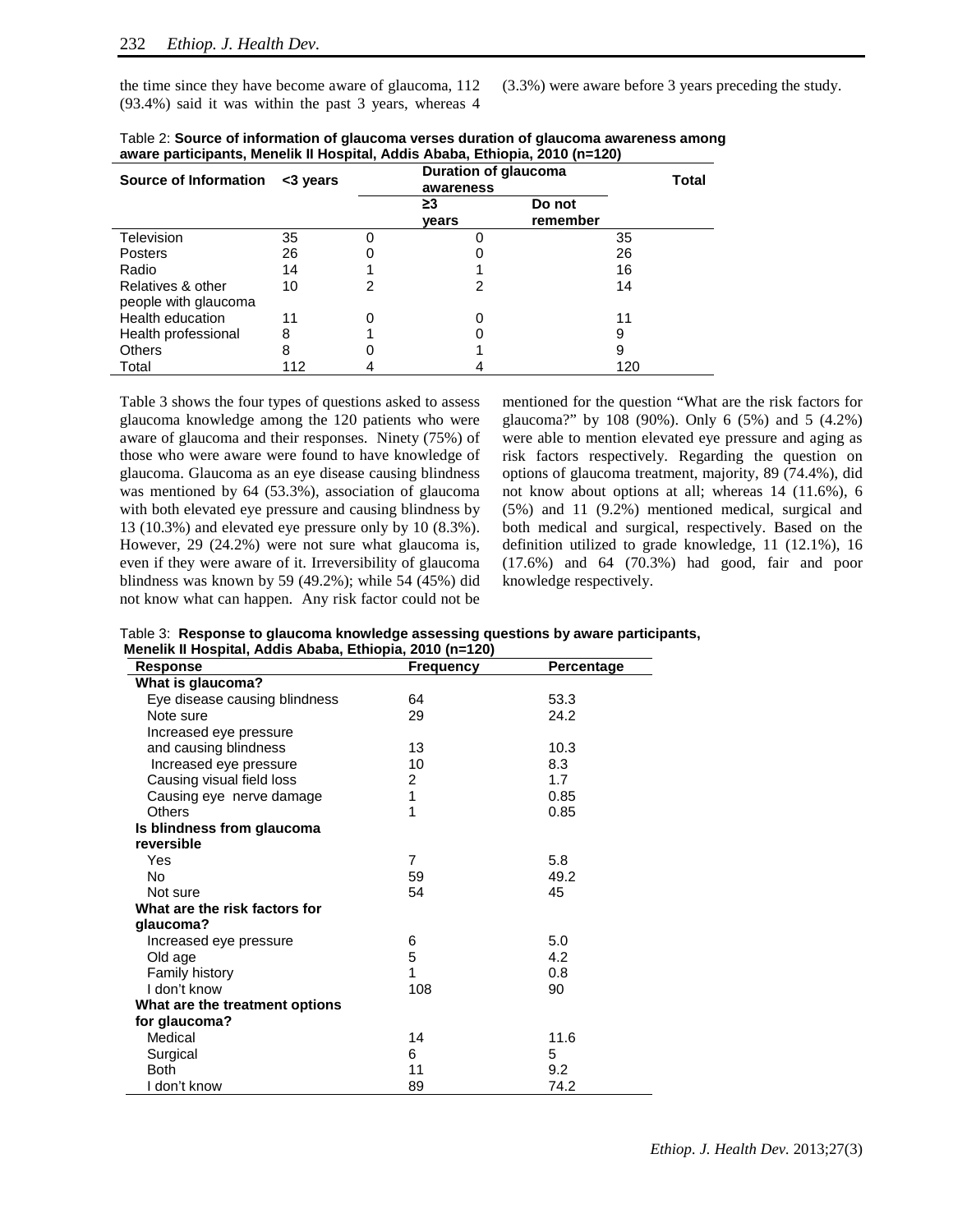#### **Discussion**

Glaucoma is one of the leading causes of irreversible blindness in Sub-Saharan Africa, which is further compounded by poor awareness and knowledge in the region (4). Increasing awareness in the public in general and the people at risk in particular is instrumental for case detection and to prevent the needless irreversible blindness of the disease.

The current level of glaucoma awareness (28.4%) is better as compared to the data (4.5%) from the same center in 2006 (unpublished) and from the report of rural communities of Jimma (2.4%), who came for outreach eye care service in 2009 (11). In the current study, 93% of the participants were aware of glaucoma during the previous three years could be due to the awareness activities that have been delivered through different means. However, there is no doubt about the need for further raising the level not only among the ophthalmic patients but also in the general public.

Awareness level may not be expected to be similar in urban and rural communities for various reasons as demonstrated in this and that of Jimma studies. Similarly the reports from Indian studies that have shown 2.3% and 0.33% to be the awareness level among urban and rural communities respectively (13, 14). On the other hand, reports from developed countries, USA and Australia have shown glaucoma awareness to be 75% and 95% respectively in their population based epidemiological surveys (15, 16).

The studies from Jimma and India have showed that the awareness of glaucoma increases with higher educational level (11, 13) which was consistent with our study. Educated people may get information from Medias, literature and they may pay more attention to health related issues.

Regarding the source of information about glaucoma, mass media (TV and radio), poster at ophthalmic centers, and relatives and other people living with glaucoma, were reported as the main sources of information in this study. This can be seen in relation to that of rural Indian study in which mass media (TV) was reported as a main source of information (13) and German study where friends were reported as main source of information (17). Raising public awareness using public media could be the best means as they can access millions of ears and eyes at a time and cover large areas. Health education was the other source of information. If glaucoma is incorporated with regular eye health education, large number of ophthalmic patients and their attendees can be aware and pay attention to their eye pressure and optic nerve status during their eye examination.

Glaucoma knowledge that was identified in the 75% of the participants who were aware of the disease (23.1% of the total) is a good indicator that the participants were not only aware of the disease, but also had knowledge about it. Comparing to this study, a report from Nepal (18) that involved 211 patients who came to eye clinics, reported higher (60.6%) level of awareness, but low knowledge level (5.5% of the total). Knowing glaucoma is not only a blinding disease, but also causes irreversible blindness by 77 (64.2%) and 59 (49.2%) of the glaucoma aware participants of this study are additional good indicators that the disease was recognized as a serious problem. Knowing who are at risk for glaucoma may alarm and make them seek attention and enable early case detection. However, 90% of the aware did not know any of the risk factors for glaucoma, an indication of area for the emphasis during education.

Using the definition for grading the level of knowledge, the majority (60%) of patients had poor level. In the future, glaucoma knowledge among ophthalmic patients and the public in general may be increased if public oriented glaucoma education, availability of reading materials and public literacy level increases.

Limitations of the study were considered to be the possibility of recall bias on the duration of glaucoma awareness. And the studied population who had better chance or might pay more attention to hear and get information about eye diseases could not represent the actual awareness in the public.

#### *Conclusions*

The study has indicated the level of glaucoma awareness and knowledge among ophthalmic patients at tertiary center. It has also identified higher level of education to be associated with better level of awareness and mass media to be the main source of information about glaucoma.

# *Recommendations*

The present level of glaucoma awareness should be enhanced through provision of health education at eye care campaign programs and health institutions, using mass media and by incorporating glaucoma education into the curriculum of high school and health care providers. Further study is required to assess the level of awareness at the general public and to identify the better source of information to increase the level of awareness.

# **Acknowledgements**

We would like to acknowledge all participants of the study who kindly volunteered to answer to the interview questions. We are also grateful to Dr Abebe Bejiga and Dr Kassahun Kiros for their valuable inputs and comments.

# **References**

1. Ramalho CM, Ribeiro LN, Olivieris, Silva JA, Vale TC, Dugue W. Socio economic profile of people with glaucoma in the ophthalmology department of the university hospital of the federal university of Juizde fora – Minas Gerais – Brazil. *Arg Bras oftalmol* 2007;70(5):809-813.